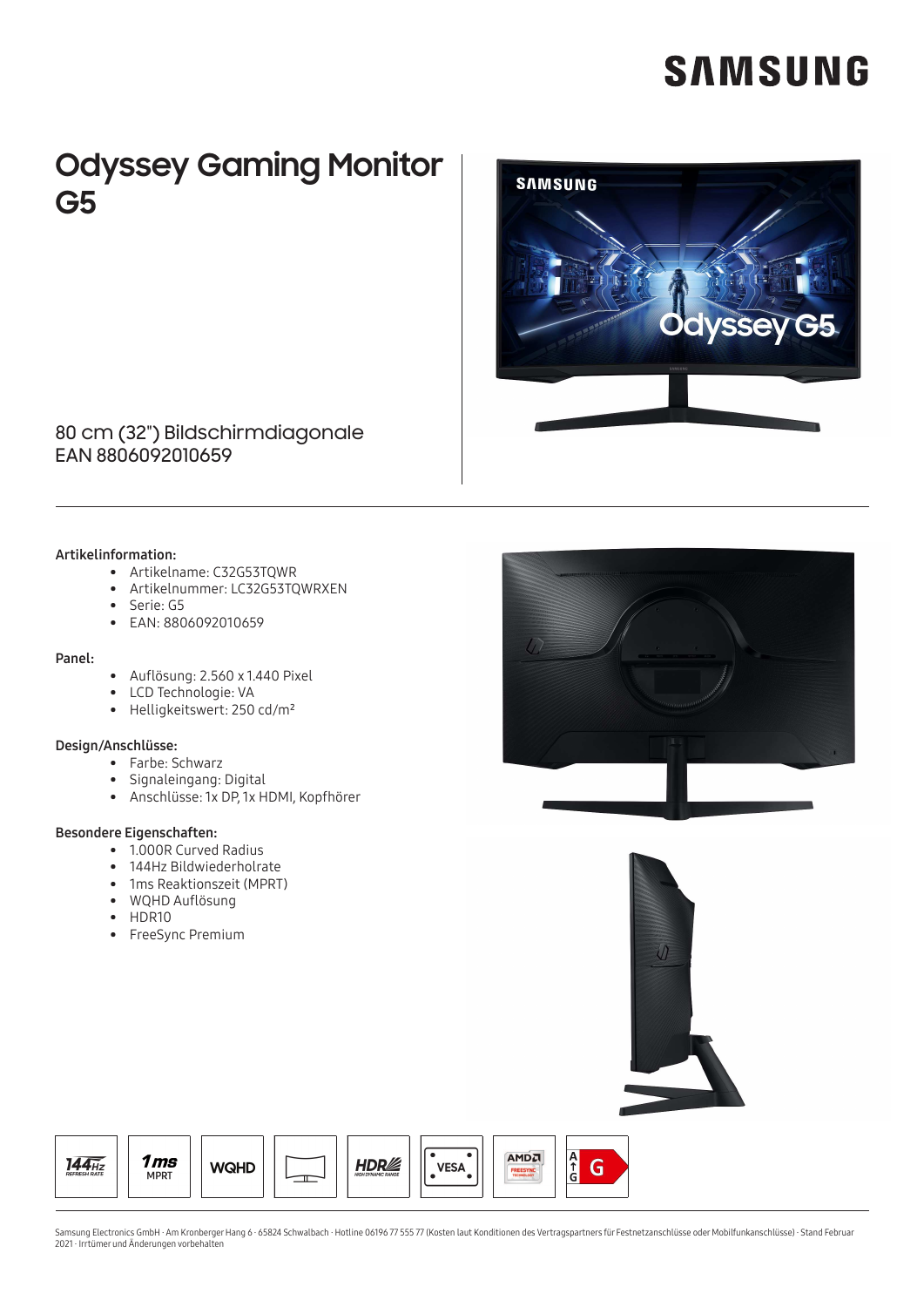## **SAMSUNG**

## **Technische Daten C32G53TQWR**

| Artikelinformationen     |                          |
|--------------------------|--------------------------|
| Artikelname              | C32G53TQWR               |
| Artikelnummer            | LC32G53TQWRXEN           |
| EAN                      | 8806092010659            |
| <b>Display</b>           |                          |
| LCD Technologie          | VA                       |
| Bildschirmgröße          | 80 cm (32 Zoll)          |
| Pixelabstand             | $0.2727$ mm              |
| Auflösung (nativ)        | 2.560 x 1.440 Pixel      |
| Bildformat               | 16:9                     |
| Helligkeitswert (typ.)   | 250 cd/m <sup>2</sup>    |
| Bildwiederholungsrate    | 144 Hz                   |
| Kontrast (typ.)          | 2.500:1                  |
| Reaktionszeit            | 1 ms (MPRT)              |
| Betrachtungswinkel (H/V) | 178°/178°                |
| <b>Farben</b>            |                          |
| Anzahl der Farben        | 16,7 M.                  |
| <b>Signal</b>            |                          |
| Signaleingang            | digital                  |
| Konnektivität            |                          |
| D-Sub                    | ÷.                       |
| Display Port             | 1x                       |
| Display Port Out         |                          |
| <b>HDMI</b>              | 1x                       |
| Kopfhörer                | Ja                       |
| <b>USB Ports</b>         | $\overline{\phantom{a}}$ |
| USB-C                    |                          |
|                          |                          |

| Energiemerkmale <sup>1</sup>              |                                                   |
|-------------------------------------------|---------------------------------------------------|
| Netzteil                                  | extern                                            |
| Lieferant                                 | Samsung                                           |
| Artikelname                               | C32G53TQWR                                        |
| Energieeffizienzklasse <sup>2</sup>       | G                                                 |
| Bildschirmdiagonale                       | 80 cm (32 Zoll)                                   |
| Energieverbrauch pro 1000h                | 40 kWh                                            |
| Energieverbrauch pro Jahr                 | 58 kWh                                            |
| Energieverbrauch<br>im Ein-Zustand (typ.) | 40 W                                              |
| Energieverbrauch<br>im Standby-Zustand    | 0,5W                                              |
| Energieverbrauch<br>im Aus-Zustand        | $0,3$ W                                           |
| Bildschirmauflösung                       | 2.560 x 1.440 Pixel                               |
| Maximales Leuchtverhältnis                | 65%                                               |
| Quecksilber                               | $0,0$ mg                                          |
| Blei                                      | Ja                                                |
| Einstellungen                             |                                                   |
| Digital                                   | Vielfältige Einstellungsmöglichkeiten<br>über OSD |
| <b>Besondere Eigenschaften</b>            |                                                   |
| Eco Saving Plus                           | $\overline{\phantom{0}}$                          |
| Eye Saver Mode                            | Ja                                                |
| <b>Flicker Free</b>                       | Ja                                                |
| Picture-In-Picture                        | ÷,                                                |
| Picture-By-Picture                        | -                                                 |
| QLED Technologie                          | ÷,                                                |
| Game Mode                                 |                                                   |
| Easy Setting Box                          |                                                   |
| FreeSync                                  | FreeSync Premium                                  |
| G-Sync kompatibel                         |                                                   |
| Lautsprecher                              |                                                   |
| HDR                                       | HDR10                                             |
| Design                                    |                                                   |
| Farbe                                     |                                                   |
|                                           | schwarz                                           |
| Fuß Tiltfunktion                          | $-2^{\circ}$ (±2.0°) ~ 18° (±2.0°)                |
| Fuß Höhenverstellung                      | ÷,                                                |
| Fuß Swivelfunktion                        | ÷                                                 |
| Pivot                                     | $\overline{a}$                                    |
| VESA Wandmontage                          | 75 x 75 mm                                        |